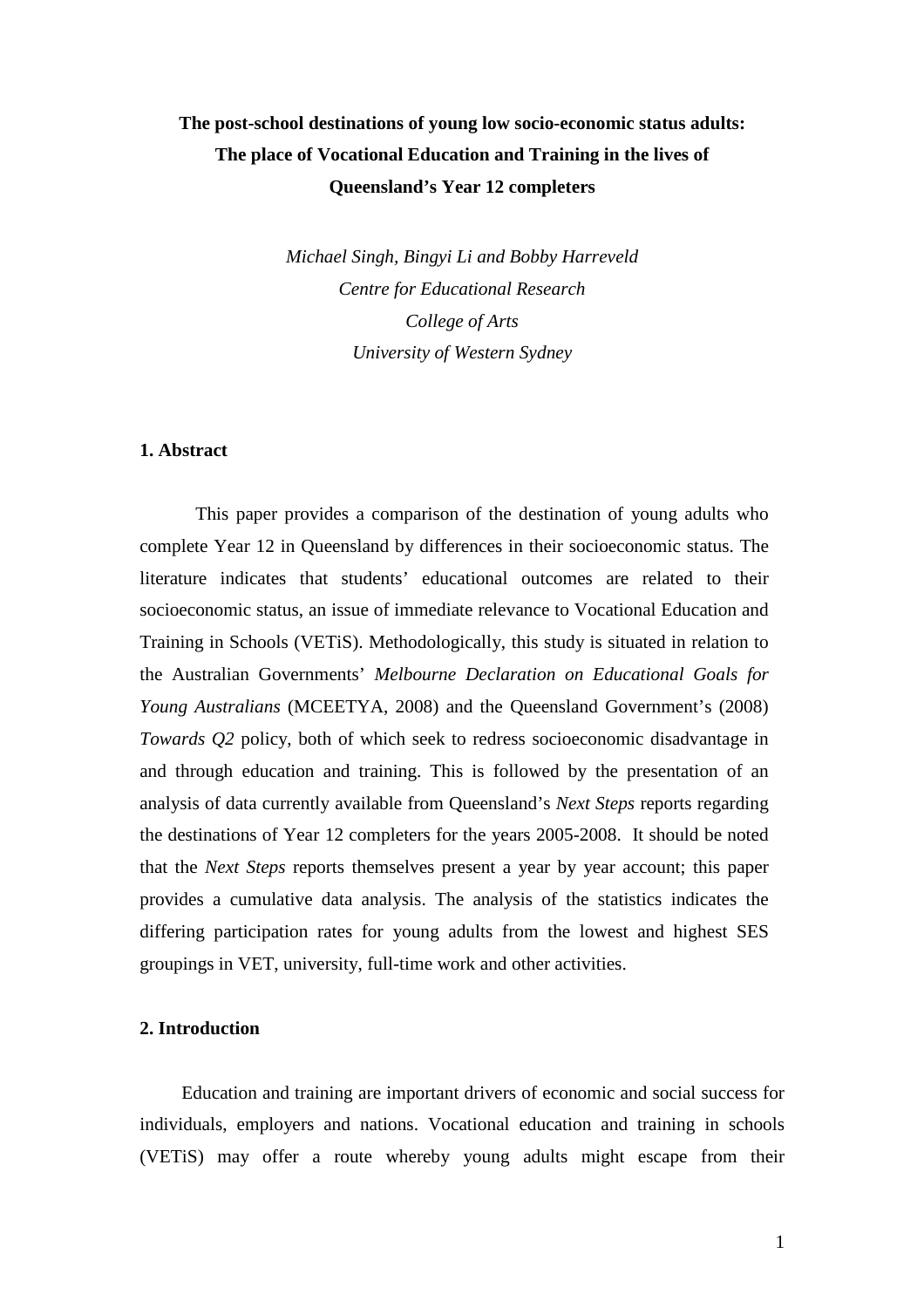disadvantaged backgrounds and climb the socio-economic ladder. This paper adds to the conceptual exploration of inequality and achievement through an examination of data regarding the post-school destinations Year 12 completers. Focusing their socioeconomic status, it seeks to extend current policy considerations in terms of their freedom to achieve valued goals, including the place of Vocational Education and Training in their work/life trajectory.

This paper provides an analysis of Queensland Government's (2005; 2006; 2007; 2008) *Next Step* reports which present the results of annual State-wide surveys of the destinations of students who completed Year 12 at the end of previous year. In doing so, this paper contributes three important features that are not currently available in the research literature on the outcomes of Vocational Education and Training in (Queensland) Schools (VETiS). First, it gives a picture of the post-school destinations of Year 12 across four years; whereas the Queensland *Next Step* survey concentrates on a year by year analysis. Second, the study reported here, which contributes to a longitudinal analysis of the Queensland Government's *Next Step* surveys enable comparisons to be made of Year 12 completers' destination by socio-economic status (SES) and VET, higher education, work or other activities. Third, this paper represents but a preliminary attempt at ascertain the potential of Sen's (1992, 1999) conceptualisation of inequality, achievement, freedom and their interrelationship to studying the post-school destinations of young adults according to their socioeconomic status.

# **3. Literature review: Socio-economic status and students' educational achievement**

Socio-economic status (SES) is one of the key factors shaping, if not determining students' educational achievement. Individual teachers, schools and education systems have a responsibility for ameliorating the disadvantage which may arise from low socioeconomic status. This has been an important aspect of educational policy making in Australia for more than 30 years.

NSW DET reviewed research on socio-economic disadvantage in the Australian and international contexts. It conducted a meta-review of research on the question of whether socio-economic disadvantage is an educational problem. The review focused on studies exploring student achievement scores on tests of reading comprehension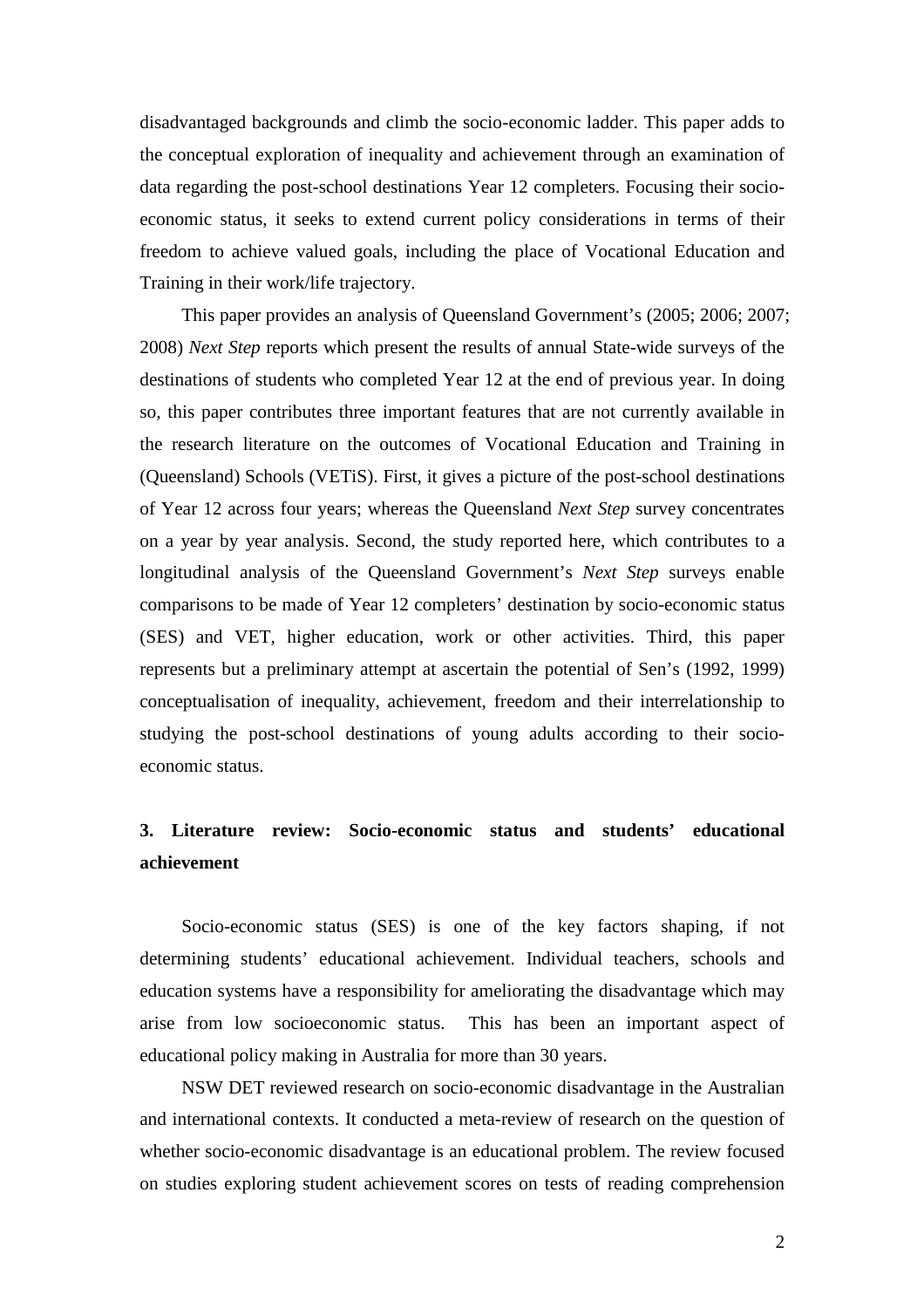and mathematics of 14 years old between 1975 and 1998 (NSW DET: 2005: 1). The results were reported by SES, language background, gender and location. Notable differences were found between students by SES, both at an individual level and between schools. The results showed that throughout the 1975-1998 period, "students whose parents in professional and managerial occupations had the highest average scores and students whose parents were production worker or labourers had the lowest" (NSW DET: 2005: 2). It was also found that "the gap in scores widened between schools with higher concentrations of professional parents and all other schools" (NSW DET: 2005: 2).

Further analyses of the research explored the factors that impact on Equivalent Tertiary Entrance Ranks (a means of generating equivalent Year 12 results between Australian states). Socio-economic background, as measured by parental education, wealth and occupational status was an important influence on tertiary entrance performance (NSW DET: 2005: 2). In Victoria, research found clear and consistent trends for students from lower socio-economic status families have low VCE scores (Year 12 results) (NSW DET: 2005: 3).

The international assessment programs conducted by the Organisation for Economic Cooperation and Development (OECD) and the International Association for the Evaluation of Educational Achievement (IEA) both provide insights into the relationship between SES and educational outcomes in Australia and overseas. International studies of SES and achievement have been used in the Third International Mathematics and Science Study (TIMSS) which was first conducted in 1995 in over 40 countries. TIMSS measures SES in two ways: parents' education level and family wealth. The TIMSS program demonstrates a significant positive relationship between learning mathematics, science and socio-economic factors. It also provides insights into "relatively simple and unobtrusive measures of socioeconomic status by defining a scale from survey questions about possession in the home (e.g. number of books, computer, video camera, etc)" (NSW DET: 2005: 4). Students from wealthier families had more of these items in their home. The TIMSS study (2002-2003) confirmed that students who used a computer at home and school achieved a significantly higher science score than those who only used a computer at school. The data about family possessions provide a reliable way to indicate those students who may not know about their parents' income and to measure direct family financial support for learning (NSW DET: 2005: 5).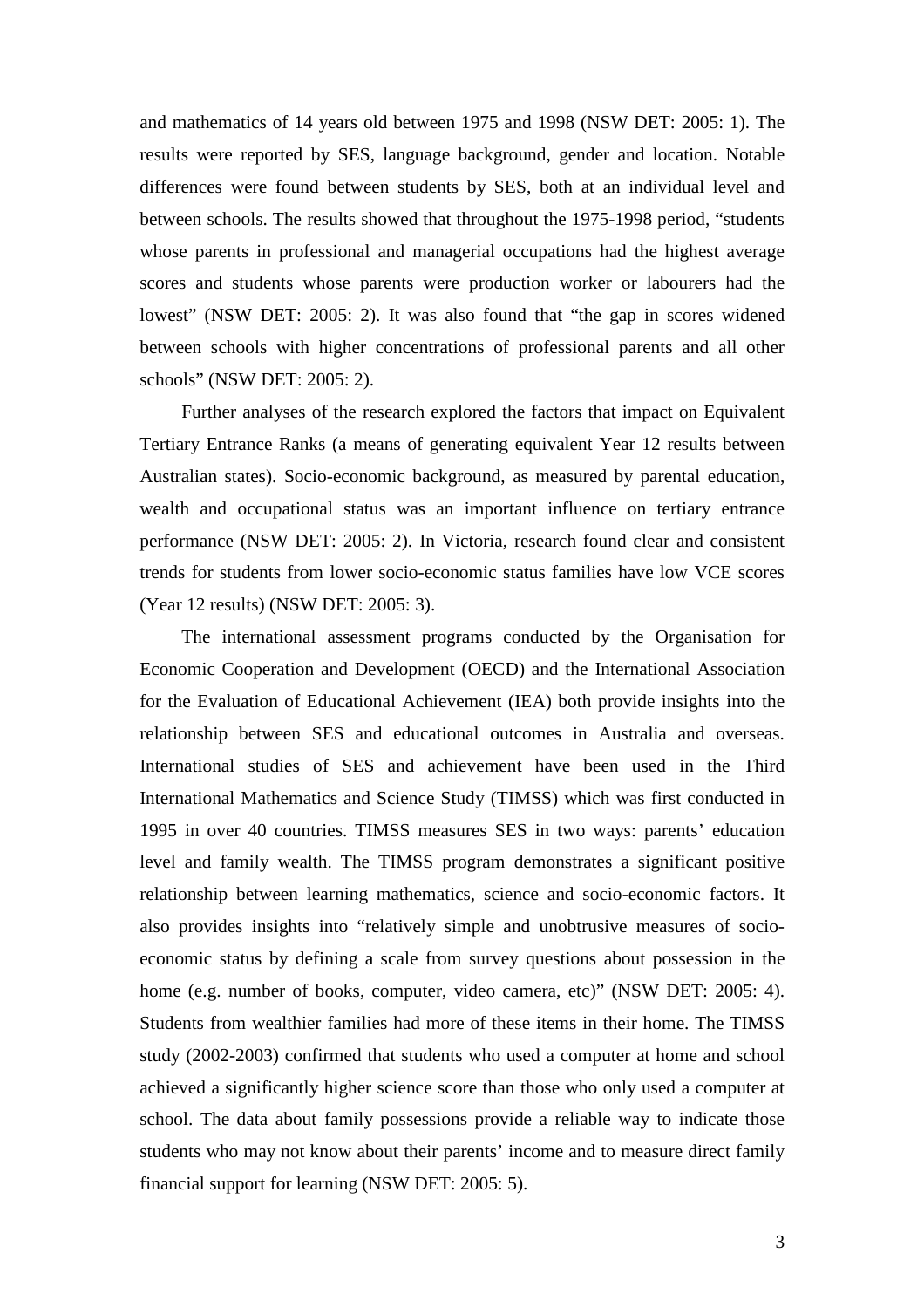Research has confirmed that "too often the education system reproduces socioeconomic inequality, rather than challenging it, [and that] socio-economic inequality makes learning difficult; but it requires school to help children climb up the down escalator" (NSW DET: 2005: 8, 9). In Britain, the concept of social exclusion is being used to examine the factors which transmit poverty and disadvantage from one generation to the next (NSW DET: 2005: 9). The concept of social exclusion is defined as more than income poverty. It is linked with problems such as "unemployment, discrimination, poor skills, low incomes, poor housing, high crime, bad health and family breakdown" (NSW DET: 2005: 9). Social exclusion is thus a broader notion of disadvantage than simply low income levels.

The review of NSW DET (2005: 8) studies from the USA found that the most important factors associated with educational achievement are "not race, ethnicity, or immigrant status. Instead, the most critical factors appear to be socio-economic ones" (NSW DET: 2005: 9). These factors include "parental education levels, neighbourhood poverty, parental occupational status, and family income" (NSW DET: 2005: 9). Of course, claiming one factor as the most important does not override the significance of others.

The research points to a strong relationship between SES and a range of schooling outcomes at the individual student level. Researchers have also posited several explanations for the effects of concentrations of disadvantage on individual's life chances (NSW DET: 2005:2). The effects of concentrated disadvantage are a consequence of one or more of the following (NSW DET: 2005: 14):

- 1. Lack of positive role models with respect of education outcomes, the absence of role models may lower attendance rates, increase dropout rates and decrease student achievement.
- 2. High concentration of non-traditional families single-parent households may have less school involvement and parental supervision.
- 3. Lack of economic opportunities the need to travel far from one's community for employment results in increased commuting time and hence less school involvement and parental supervision.
- 4. Lack of empowerment the high rate of joblessness and the weak connection to the labour force that characterise high poverty communities result in reduced feeling of empowerment or self-efficacy.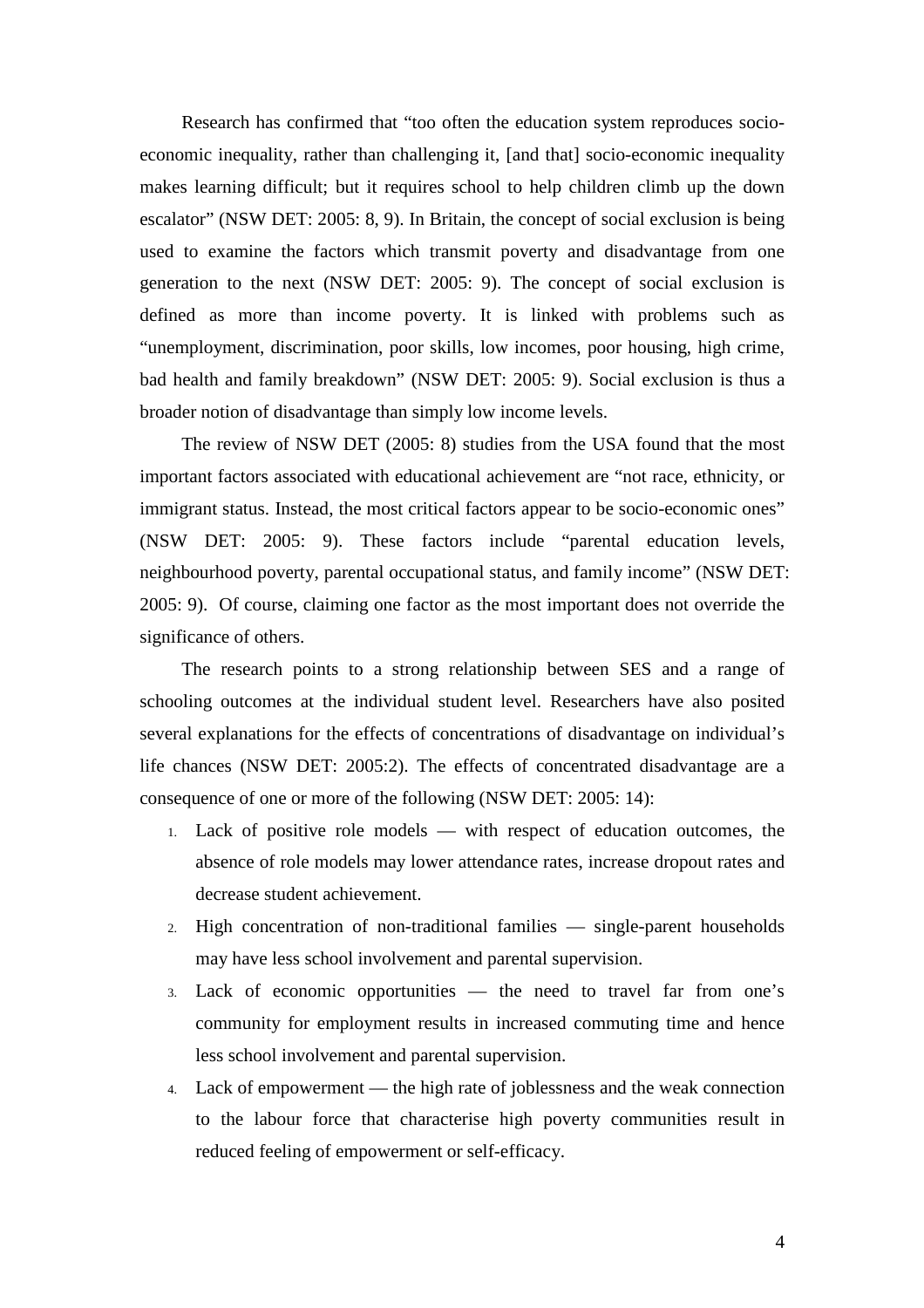This meta-review of the research literature with regard to the interrelationship of education and SES indicates that "the current conceptualisation of socio-economic disadvantage used by the NSW Priority Schools Funding Program (PSFP) and the variables used to calculate the index of socio-economic disadvantage for schools remains basically valid" (NSW DET, 2005: 15). This meta-review also supports "the view that the concentration of disadvantage rather than disadvantage *per se* is the significant driver of educational under-performance" (NSW DET, 2005: 15). This paper adds to this conceptual exploration of inequality and achievement through an examination of the post-school destinations of Queensland's Year 12 completers according to their socio-economic status. Further, it seeks to extend current policy considerations by adding the question of freedom to achieve (Sen, 1992) to the discussions about the place of Vocational Education and Training in the lives of young adults completing Year 12.

### **4. Research Method**

The research strategy for this study involves an investigation of the statistical representation of the post-school destinations for Year 12 completers in order to explore the place of VET in the lives of those of differing socio-economic status. This study is working forwards to elucidating keys features of the relations between inequality, achievement and the freedom to achieve (Sen, 1992) by developing theoretically informed and empirically grounded explanations. Three points relating to this study are highlighted here, namely the delimitations of the case, its policy context, the data set that has been analysed and the conceptual framework informing the discussion of findings.

#### *The case of "post-school destinations for Year 12 completers"*

The focus of this study is the "post-school destinations for Year 12 completers", a focus by the research evidence and which is refined in the light of theoretically informed data analysis. An initial conceptualisation of "post-school destinations for Year 12 completers" arose from Singh and Sawyer's (2008) report that in 2000, of the 58,100 school leavers in Queensland, 28 per cent (16,400) were "early school leavers," of whom 76 per cent were not in education or training, and 29 per cent were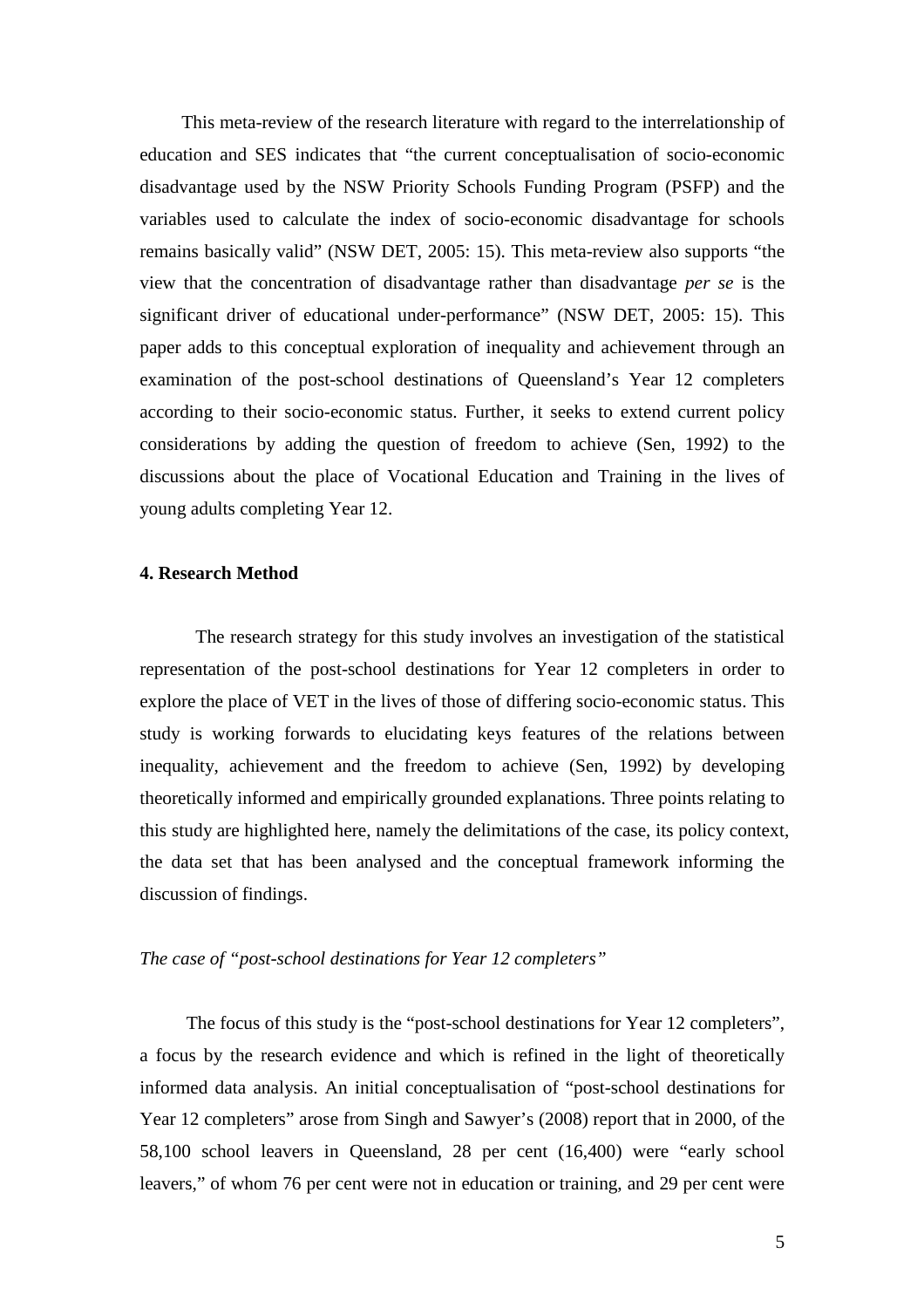unemployed. At the time Gardner (2002: 12–14) recommended that the 5000 (11.5 %) of Queensland students who left school before Year 11 be targeted by policy-makers for new initiatives in education, training and work. Moreover, Government was concerned about those disengaged from full-time education, training or work:

As many as 10,000 young people [had] not completed Year 12 and [were] not working or undertaking further education and training. Many others [had] completed Year 12 but [were] not working or undertaking further education and training. It is these young people we need to focus our strategies on. (Queensland Government, 2002: 9)

As Vennesson (2008: 230) explains the process of establishing one's research focus takes place "at various stages during the research," being refined as new categories are developed and new relations between theory and data are established. Thus, what constitutes "post-school destinations for Year 12 completers" is also informed by mounting State and national concern about young adults who are disengaged or alienated from schooling as well as those who are 'at risk' of dropping out. For instance, Australia's Ministerial Council on Education, Employment, Training and Youth Affairs (MCEETYA 2004) reported that young adults from low socio-economic status (SES) groups continue to be less likely to participate in Year 12 (59%) than those from high (79%) SES groups. The gap between the completion rates for those from high SES groups relative to those from low SES groups had worsened slightly by 3% from 1998 to 2004 (see Table 1).

| Year | Low        | Medium     | Difference   | High       | <b>Difference</b> |
|------|------------|------------|--------------|------------|-------------------|
|      | <b>SES</b> | <b>SES</b> | (medium–low) | <b>SES</b> | $(high-low)$      |
| 2004 | 59         | 66         |              | 79         | 20                |
| 2003 | 63         | 67         | 4            | 79         | 16                |
| 1998 | 62         | 66         | 4            | 79         | 17                |

**Table 1: Year 12 completion rates by Socio-Economic Status (SES), Australia 2003–04** 

*Source:* MCEETYA 2004 (Appendix 1: Statistical annex, Table 34)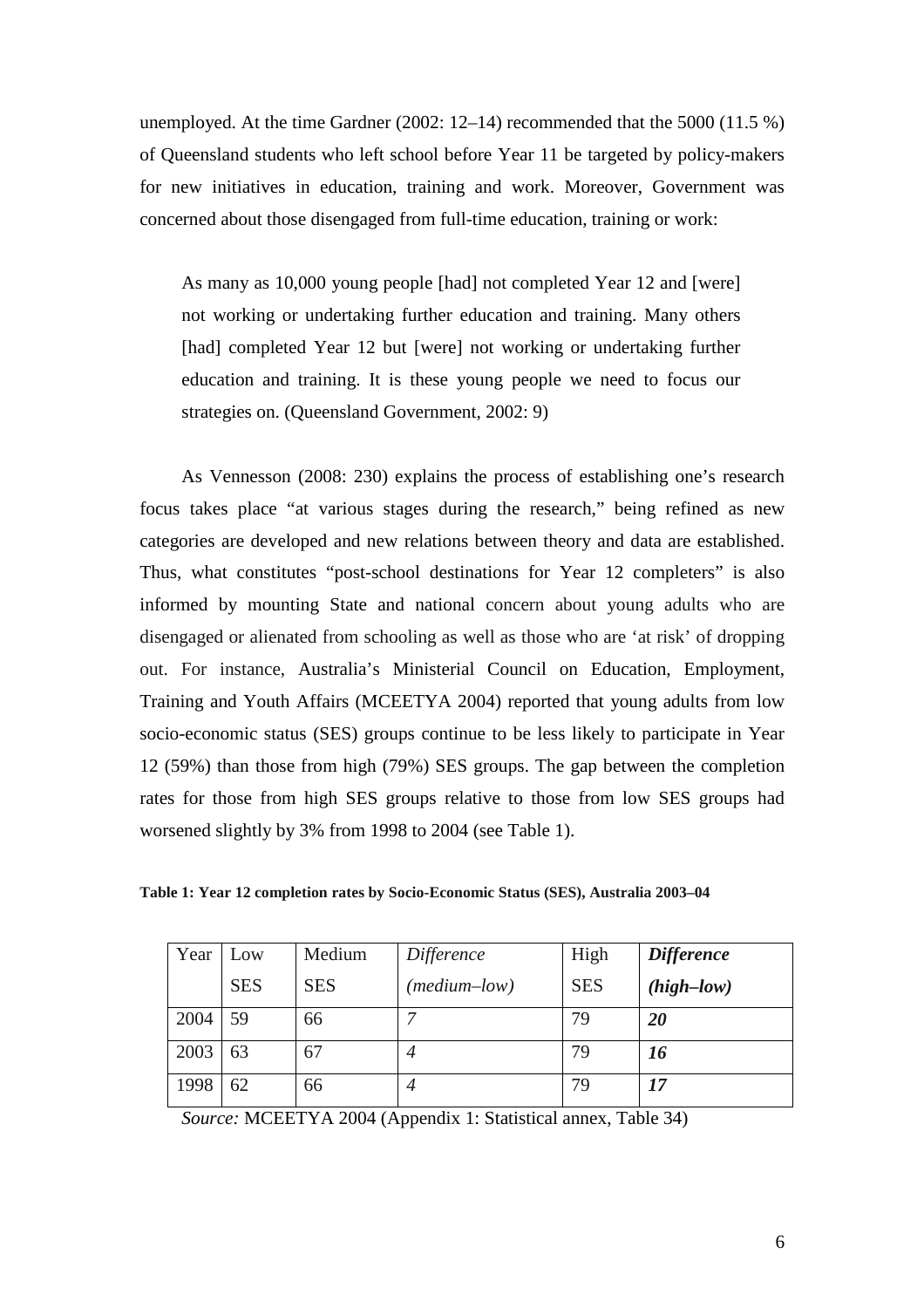Delimited in this way, "post-school destinations for Year 12 completers" names the Queensland Government's education and training reforms that have encouraged schools to engage more actively young adults at risk of disengaging from education and training, and to improve the employability of young adults.

#### *The policy situatedness of this study*

Education and training outcomes remain strongly associated with socialeconomic status. There are large numbers of students with low educational outcomes whose family origins are poor and characterised by disadvantage. While the hope is that VET may break such inequality or disadvantage, it can also act to strengthen them. This is especially so if VET policies are not designed and implemented according to egalitarian practices. This is one of the reasons to explore whether VET policy and associated reforms operate as mechanisms to counterbalance socioeconomic disadvantage. Specifically, this study of "post-school destinations for Year 12 completers" benefits from being situated in relation to Australian Governments' policy setting, *Melbourne Declaration on Educational Goals for Young Australians* (MCEETYA, 2008). Goal 1 of the *Melbourne Declaration* aims to improve "educational outcomes for Indigenous youth and disadvantaged young Australians, especially those from low socioeconomic backgrounds" (MCEETYA, 2008: 10). The *Melbourne Declaration* advocates that

"Australian schooling promotes equity and excellence, governments and all school sectors must improve educational outcomes for Indigenous youth and disadvantaged young Australians and encourage them, their families and their communities to hold high expectations for their education" (MCEETYA, 2008: 10).

The policy aims to ensure "that socioeconomic disadvantage ceases to be a significant determinant of educational outcomes" (MCEETYA, 2008: 7). Since educational experiences and achievement are increasingly important in shaping the life chances of young adults, especially their ability to get a good job offering a decent career. This has significant implications for VET policies. The focus of government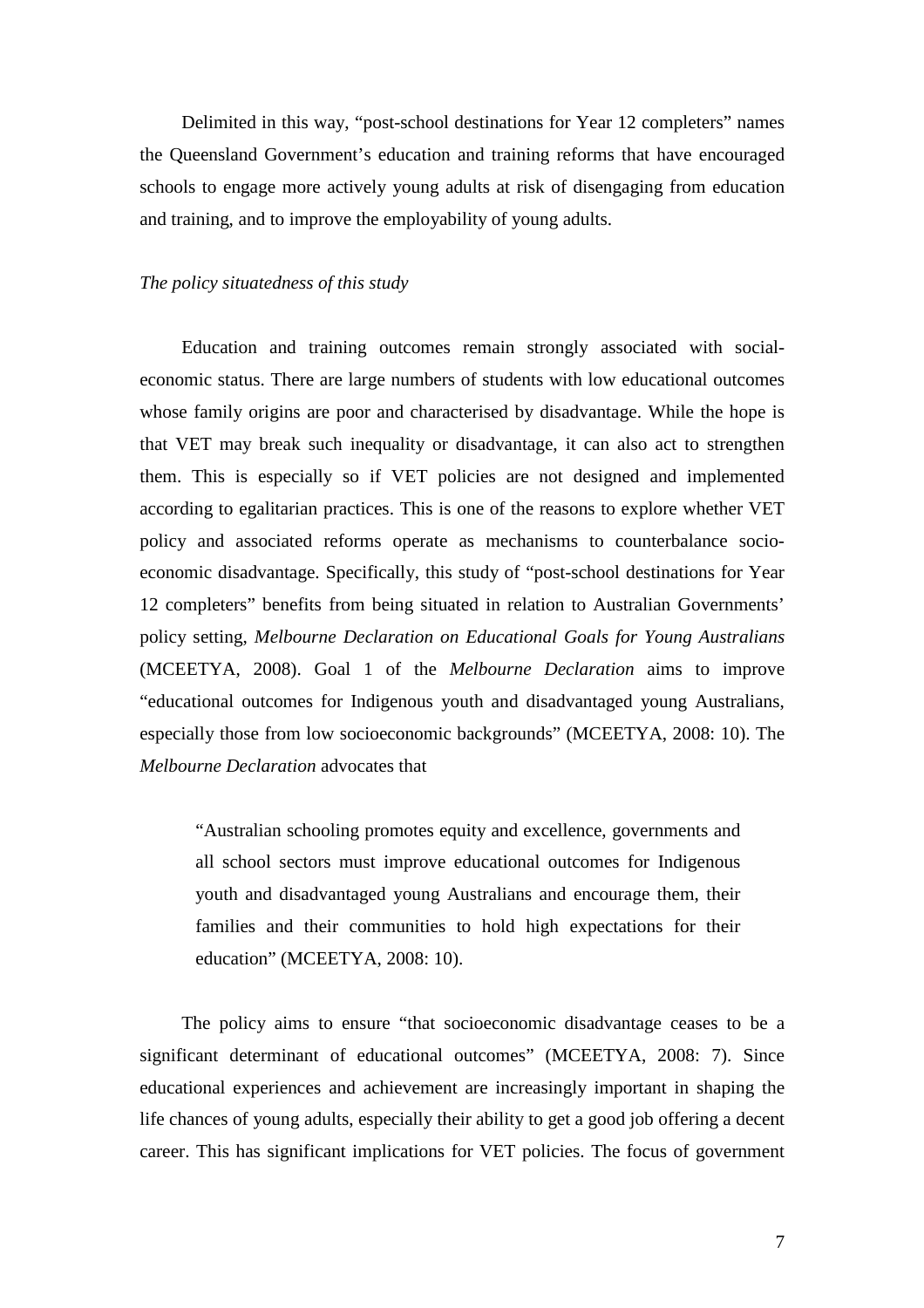policies on equal education for Indigenous and disadvantaged groups is evident in the *Melbourne Declaration* which calls for

"targeted support can help disadvantaged young to achieve better educational outcomes. Australian governments must support all young Australians to achieve not only equality of opportunity but also more equitable outcomes." (MCEETYA, 2008: 15)

The Queensland Government has also considered the benefits of, and connections between education and the economy, environment, health, crime and community engagement. *Towards Q2* (Queensland Government, 2008: 7) identifies entrenched disadvantage as necessitating empowering of disadvantaged people with purpose and knowledge to make changes that create a better and brighter future. *Towards Q2* speaks to the inequality of education from the root and commits the Queensland Government to ensuring that disadvantaged groups will not be left behind. The Queensland Government promises to ensure that "more young Queenslanders [will] complete Year 12 or equivalent level of achievement as an essential building block for post-school qualifications" (Queensland Government, 2008: 31). This policy promises to deliver high quality of learning and training to provide help for disadvantaged students to offset social and economic difficulties.

### *The data set*

Harreveld and Singh (2008) found that, until recently specific outcomes from Queensland's reforms to Senior L/earning (Year 10, 11 and 12) were difficult to capture and verify from official evaluations. With the statistical data now available from the *Next Step* surveys (Queensland Government, 2005; 2006; 2007; 2008) this study contributes to efforts to redress this concern. The *Next Step* surveys are conducted by the Queensland Department of Education, Training and the Arts through the Office of the Government Statistician. The surveys targeted all students from Government schools, non-Government schools and TAFE secondary colleges who completed Year 12 in Queensland in 2004, 2005, 2006 and 2007. They included all students who completed the Senior Certificate or Certificate of Post-Compulsory School Education, the latter being awarded to students with disabilities. The surveys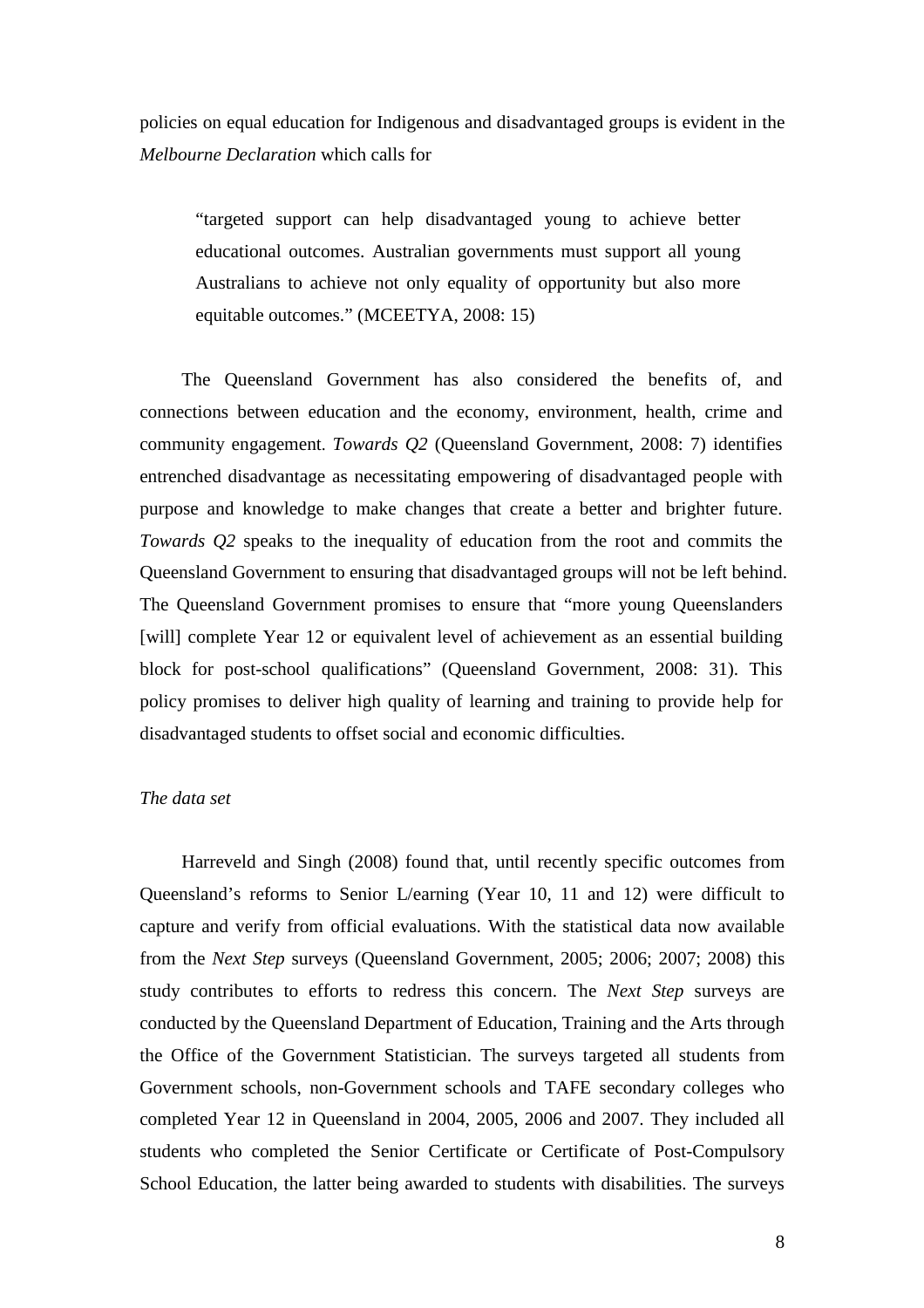were conducted during April and May in the year immediately following completion of Year 12; that is approximately five to six months after the young adults left school.

The *Next Step* responses were collected mainly via computer assisted telephone interviews as well as paper-based surveys from a small number of students who could not be contacted by telephone. Importantly, prior to each survey, all Year 12 completers were sent letters from the Queensland Minister for Education and Training informing them about, and encouraging them to respond to the survey. Moreover, as an incentive to increase the response rate, all responding Year 12 completers were offered a chance to win valuable prizes. The response rates for the surveys between 2005 and 2008 were 59.9%, 77.5%, 81.2% and 80.1% respectively. Table 2 shows the key characteristics of the respondents across the four years of the *Next Step* survey.

| Yea          | Governmen | Catholi     | Independen | <b>TAFE</b> | OP-     | Metropolita | Non-        | <b>VET</b>   | <b>SAT</b> |
|--------------|-----------|-------------|------------|-------------|---------|-------------|-------------|--------------|------------|
| $\mathbf{r}$ | t schools | $\mathbf c$ | t schools  | secondar    | eligibl | n regions   | metropolita | qualificatio |            |
|              |           | schools     |            | у           | e       |             | n regions   | $\mathbf n$  |            |
|              |           |             |            | colleges    |         |             |             |              |            |
| $^{\circ}05$ | 61.2%     | 19%         | 19.1%      | 0.1%        | 73.6%   | 71.7%       | 28.3%       | 31.3%        | 3%         |
| 06'          | 57.5%     | 21.1%       | 20.8%      | 0.6%        | 71.1%   | 67.7%       | 32.3%       | 35.2%        | 5.9        |
|              |           |             |            |             |         |             |             |              | $\%$       |
| 07           | 58.7%     | 20.7%       | 20.3%      | 0.3%        | 68%     | 68.4%       | 31.6%       | 33.1%        | 8.2        |
|              |           |             |            |             |         |             |             |              | $\%$       |
| $08^{\circ}$ | 59.9%     | 20.1%       | 19.8%      | 0.3%        | 65.8%   | 68.7%       | 31.3%       | 39.8%        | 8.7        |
|              |           |             |            |             |         |             |             |              | $\%$       |

**Table 2: Key characteristics of respondents** 

*(sources:* Queensland Government, (2005; 2006; 2007; 2008)

#### *Inequality, achievement and the freedom to achieve*

To extend current considerations of the relations between inequality and educational achievement we have turned to the work of Amartya Sen. Sen (1992: 31) argues that a person's position in their social environment can be judged from two different perspectives, namely their "actual achievement" which is related to what a person manages to accomplish relative to their desired goals and the "freedom to achieve" relative to the opportunities that people have to fulfil what they value (see Figure 1).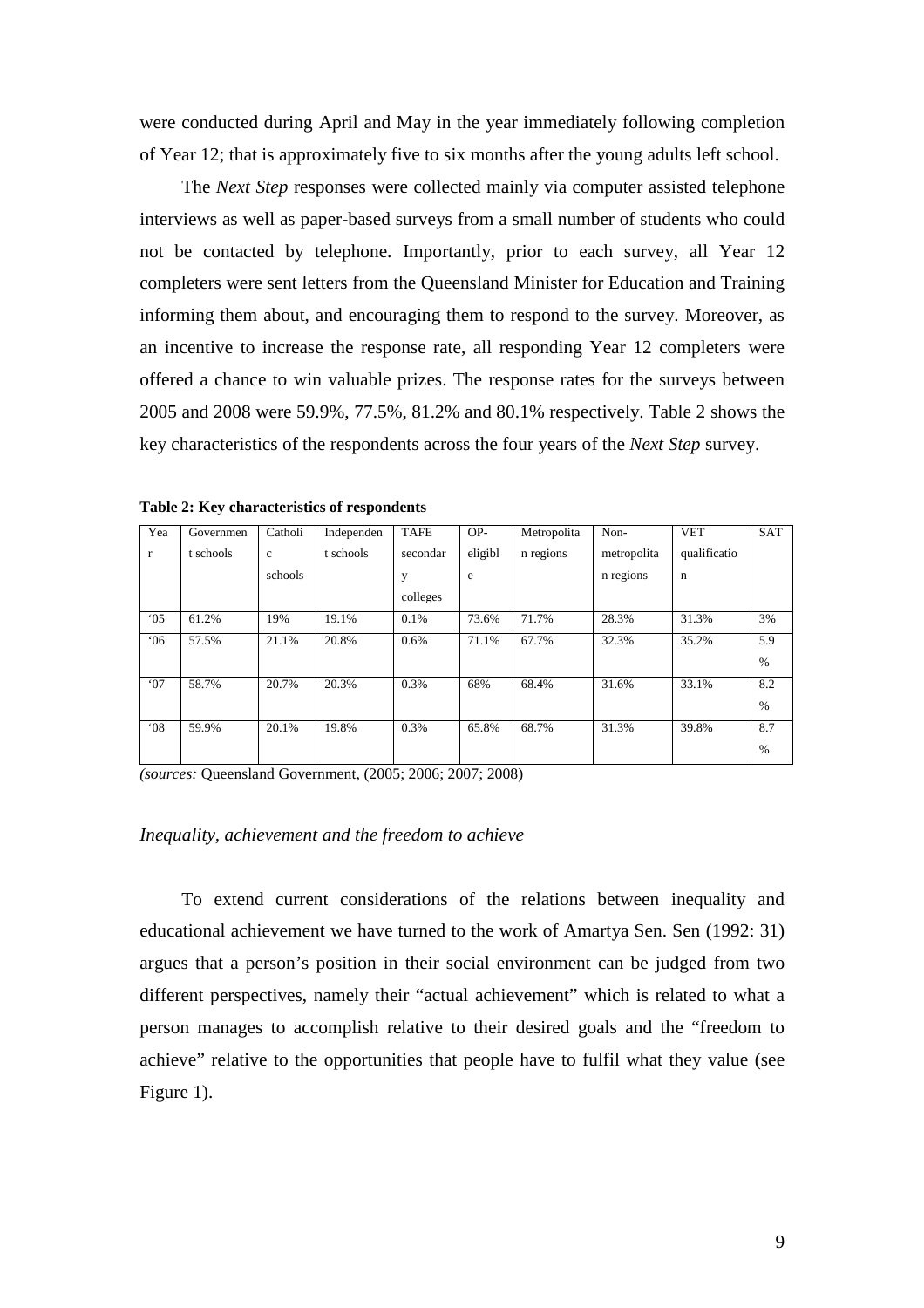**Figure 1: Conceptualising inequality, achievement and freedom** 



Sen proposes three ways to judge an individual's achievement. These are the utility aspect or the pleasure or happiness that is achieved; the opulence aspect judged in terms of the socio-economic recourses secured; and quality of life such as measured by living standards (Sen, 1992: 31). Sen (1992: 33) argues that the issue of equality also depends on "the conversion of resources and primary goods into freedom" which means taking gender, the environment, and livelihood into consideration.

Sen (1992:51) defines freedom in terms of the opportunities that are open to a person. Freedom of choice is of direct importance for the quality of life and wellbeing of young adults given their post-school destination. He points out that "freedom has to be distinguished not merely from achievement, but also from resources and means to freedom" (Sen, 1992: 37). Therefore, this raises the issue of "what factors affects the means by which young adults from the lowest SES quartile achieve their post-school destinations". There are two ways young people might face either with a "selection view" or an "options view" (Sen, 1992: 34). The selection view is focused on the comparison of the nature of the bundles of choices when a young person is faced with "a particular bundle of life choices (Sen, 1992: 34). "It goes straight at the goodness of commodity bundles (nothing else is involved)" (Sen, 1992: 36).

The option view provides an interactive comparison between the "commodities" themselves and the "revealed preference" of the young adults who chooses a particular set of "commodities" (Sen, 1992: 34). This dynamic choice model sees the decision young adults make not only depends on the "structure of preferences" of the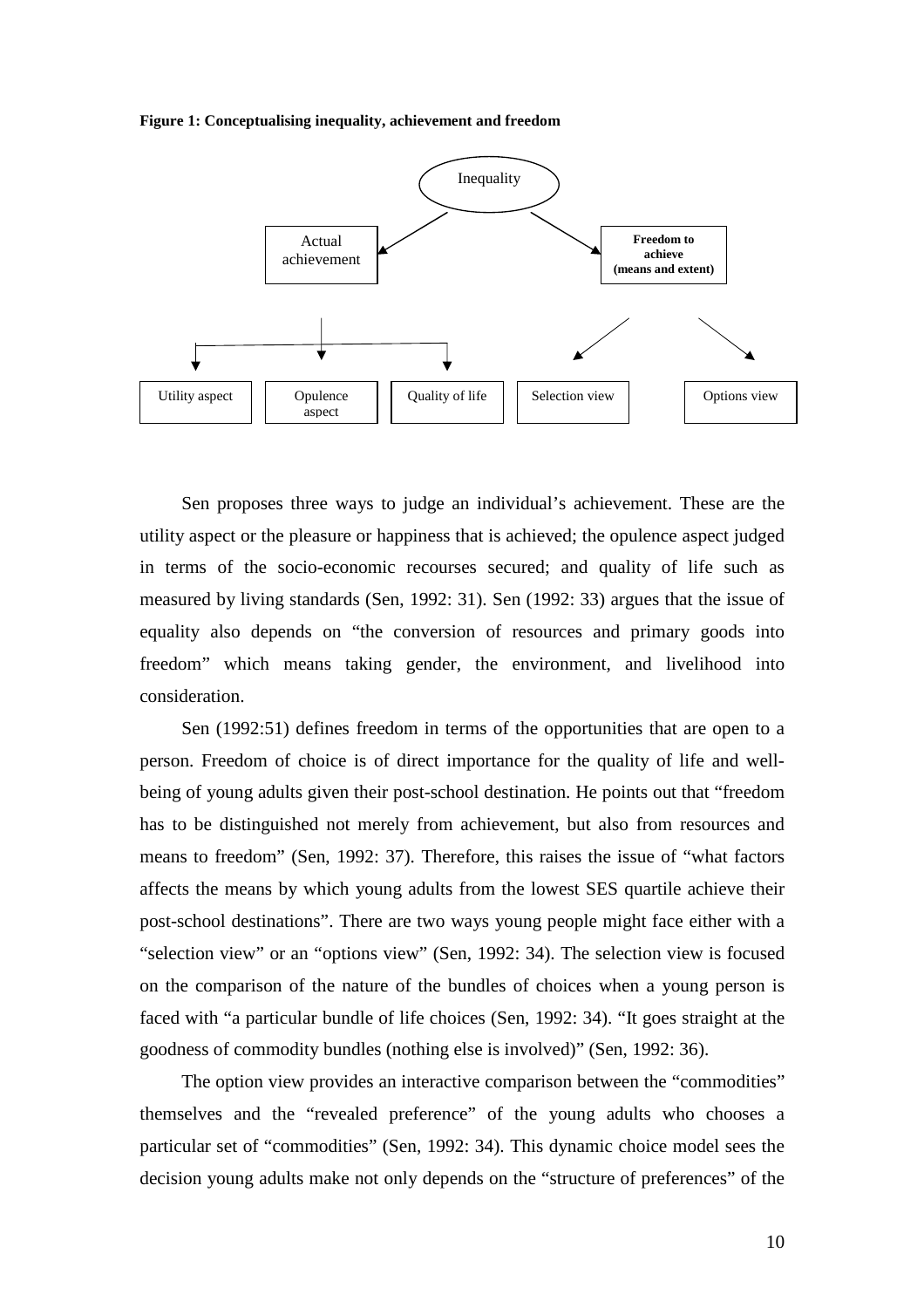"commodity" itself, but also on young people's comparison of these with other substantial life options (Sen, 1992: 35). Sen (1992: 35) emphasises their option of comparing "the goodness of the *selected* bundles directly". By weighing up the potentiality among different options, the young adult accomplishes the freedom to choose. However, Sen (1992: 35) argues that "the opportunities of choice have been seen only as means to acquiring preferred bundles of commodities".

Simply put, when a young person chooses between VET, Universities or work or something else, s/he may firstly compare the nature of all those possible destinations (selection view). Then it is the options view that facilitates her/him to make final choice by comparing them; thereby disclosing the revealed preference for and the potentiality of one over the other. However, we should note that there are many factors influencing the means and extent of freedom. Sen (1992: 36) indicates that "resources tell us about the set of commodity bundles from which we can choose". A young person's advantage may be judged by a command over resources in his/her social environment. It is an important indicator to compare individual advantage concerning the issue of freedom. Differences in social and economic characteristics can make the conversion of resources or primary goods into the freedom to achieve similarly variable.

#### **5. Findings and discussion**

With respect to the post-school destinations for Year 12 completers, the percentage of the lowest SES Year 12 completers who go to university dropped from 30% in 2005 to 23.3% in 2008. However, the highest SES Year 12 completers destined to go to university only dropped 0.7% across these four years (see Table 3). Year 12 completers from the highest SES were twice as likely to enter university as those from the lowest SES during this period.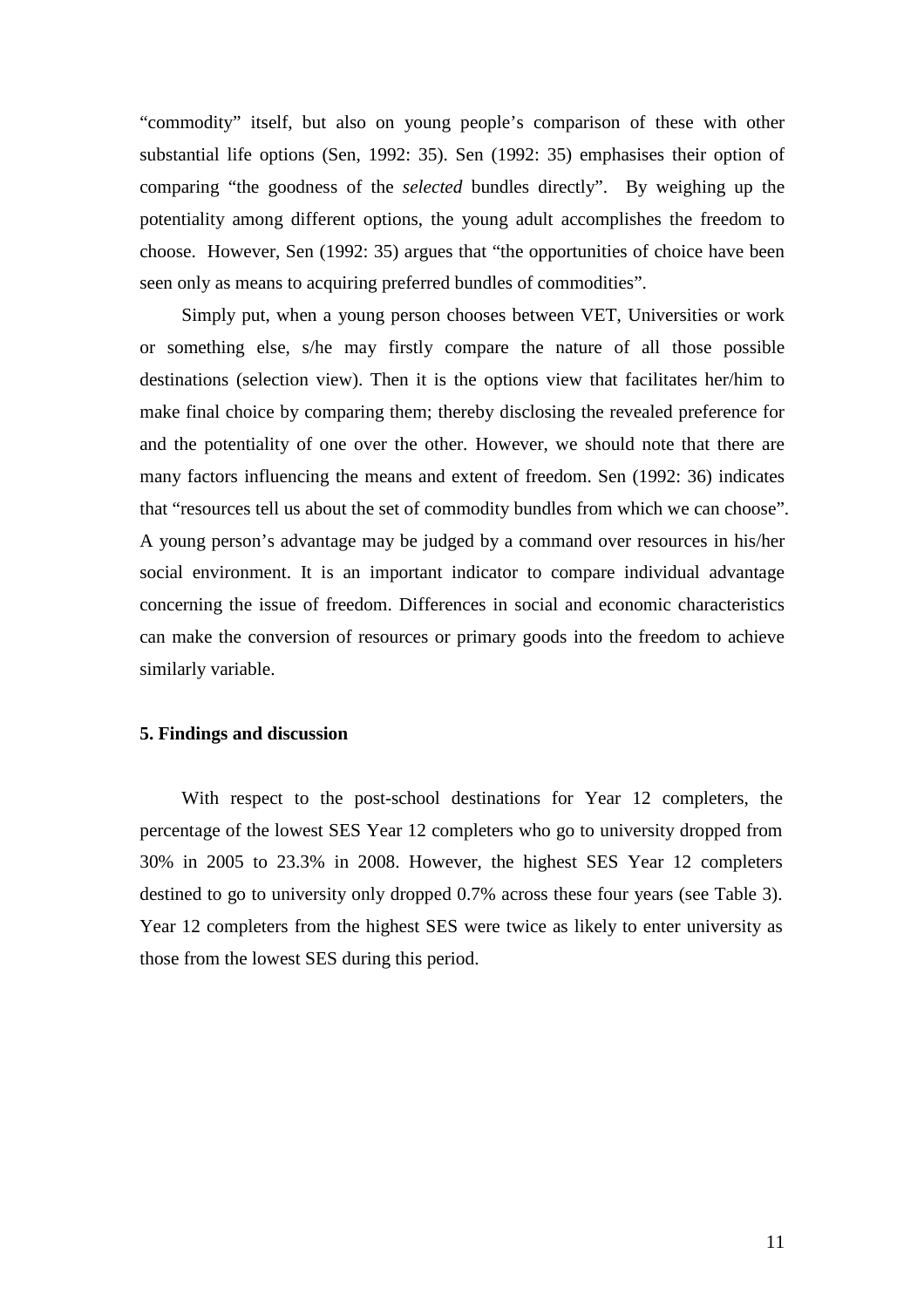# **Table 3: University destination comparison of Year 12 completers, by socioeconomic status, Queensland 2005-2008**

| Year | Lowest SES quartile |            | Second   | <b>SES</b><br>lowest | Second   | <b>SES</b><br>highest | Highest SES quartile |            |
|------|---------------------|------------|----------|----------------------|----------|-----------------------|----------------------|------------|
|      |                     |            | quartile |                      | quartile |                       |                      |            |
|      | No.                 | percentage | No.      | percentage           | No.      | percentage            | No.                  | percentage |
| 2005 | 1300                | 30%        | 1423     | 32.7%                | 1672     | 38.5%                 | 2116                 | 49%        |
| 2006 | 1971                | 25.6%      | 2441     | 31.6%                | 2935     | 38.2%                 | 3948                 | 51.3%      |
| 2007 | 2069                | 25.6%      | 2541     | 31.4%                | 2995     | 37%                   | 4158                 | 51.8%      |
| 2008 | 1928                | 23.3%      | 2421     | 29.2%                | 3036     | 36.7%                 | 4005                 | 48.3%      |

Table 4 shows that for all the SES groups, VET as a post-Year 12 destination dropped approximately 4% from 2005 to 2008. 6% fewer of the highest SES quartile undertook VET courses following Year 12 relative to those in the lowest SES quartile.

**Table 4: Total VET comparison of Year 12 completers, by socioeconomic status, Queensland 2005-2008** 

| Year | Lowest SES quartile |            | Second   | <b>SES</b><br>lowest | Second   | <b>SES</b><br>highest | Highest SES quartile |            |
|------|---------------------|------------|----------|----------------------|----------|-----------------------|----------------------|------------|
|      |                     |            | quartile |                      | quartile |                       |                      |            |
|      | No.                 | percentage | No.      | percentage           | No.      | percentage            | No.                  | percentage |
| 2005 | 1403                | 32.3%      | 391      | 32.1%                | 1297     | 29.7%                 | 1149                 | $26.6\%$   |
| 2006 | 2484                | 32.3%      | 2354     | 30.5%                | 2176     | 28.3%                 | 1785                 | 23.2%      |
| 2007 | 2455                | 30.4%      | 2398     | 29.7%                | 2199     | 27.2%                 | 1748                 | 21.6%      |
| 2008 | 2367                | 28.6%      | 2271     | 27.4%                | 2177     | 26.3%                 | 1856                 | 22.4%      |

Those Year 12 completers in the lowest SES entered full work at an increasing rate over the four years, rising by 4% during these four years. It went up by 3% for those in the highest SES quartile (see Tables 5). It may be presumed that the increasing employment rate was positively related to the global economic boom during these four years. However, with the economic crisis beginning in 2008, it is expected that the employment rate of young adults will decline. This will pose new question for government officials, educators, employment brokers and young adults themselves.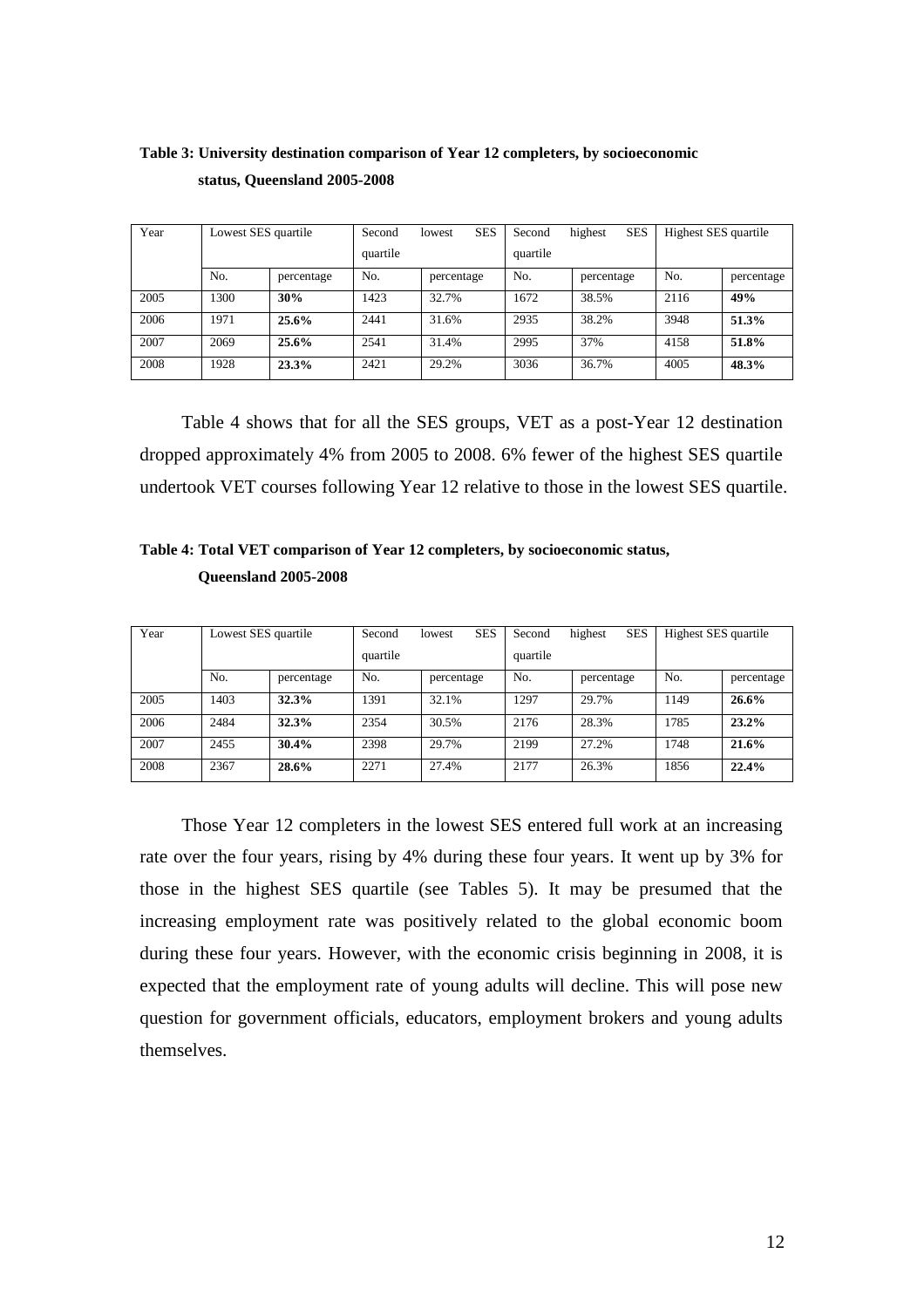| Year | Lowest SES quartile |            | Second   | <b>SES</b><br>lowest | Second   | <b>SES</b><br>highest | Highest SES quartile |            |
|------|---------------------|------------|----------|----------------------|----------|-----------------------|----------------------|------------|
|      |                     |            | quartile |                      | quartile |                       |                      |            |
|      | No.                 | percentage | No.      | percentage           | No.      | percentage            | No.                  | percentage |
| 2005 | 680                 | 15.7%      | 692      | 16.0%                | 664      | 15.3%                 | 453                  | $10.5\%$   |
| 2006 | 1227                | 15.9%      | 1171     | 15.2%                | 963      | 12.5%                 | 789                  | 10.3%      |
| 2007 | 1418                | 17.5%      | 1364     | 16.9%                | 1243     | 15.4%                 | 905                  | 11.2%      |
| 2008 | 1629                | 19.7%      | 1600     | 19.3%                | 1404     | 17.0%                 | 1121                 | 13.5%      |

# **Table 5: Working full-time comparison of Year 12 completers, by socioeconomic status, Queensland 2005-2008**

The "other" destinations include working part-time, seeking work or not studying/not in labour force. The lowest SES quartile increased by 6.5% across year 2005 to 2008. The highest SES Year 12 completers also followed this tendency, with the percentage rising in "working full time" and "other" destinations, but the increase was moderate (1.7%).

| Table 6: Others destination comparison of Year 12 completers by socioeconomic |  |
|-------------------------------------------------------------------------------|--|
| status, Queensland 2005-2008                                                  |  |

| Year | Lowest SES quartile |            | Second | <b>SES</b><br>lowest | Second<br>quartile | highest<br><b>SES</b> | Highest SES quartile |            |
|------|---------------------|------------|--------|----------------------|--------------------|-----------------------|----------------------|------------|
|      |                     |            |        | quartile             |                    |                       |                      |            |
|      | No.                 | percentage | No.    | percentage           | No.                | percentage            | No.                  | percentage |
| 2005 | 956                 | 22%        | 825    | 19%                  | 715                | 16.3%                 | 602                  | 14%        |
| 2006 | 2012                | 26.2%      | 1749   | 22.7%                | 1610               | 21%                   | 1172                 | 15.2%      |
| 2007 | 2138                | 26.5%      | 1779   | 22%                  | 1651               | 20.4%                 | 1244                 | 15.4%      |
| 2008 | 2356                | 28.5%      | 198    | 24%                  | 1661               | 20.1%                 | 1302                 | 15.7%      |

 Figures 2 and 3 shows the proportion of different VET courses Year 12 completers chose from 2005 to 2008 based on the socioeconomic status groupings, the highest and lowest. Apprenticeships were the first choice for the lowest SES. VET Certificate IV+ and Traineeships courses were the second choice for them, while VET Certificate III was the least choice for both SES groups. The choice of VET Certificate IV+ declined but the choice of Apprenticeships increased during these four years among the highest SES group. As for the choice of Apprenticeship, Figure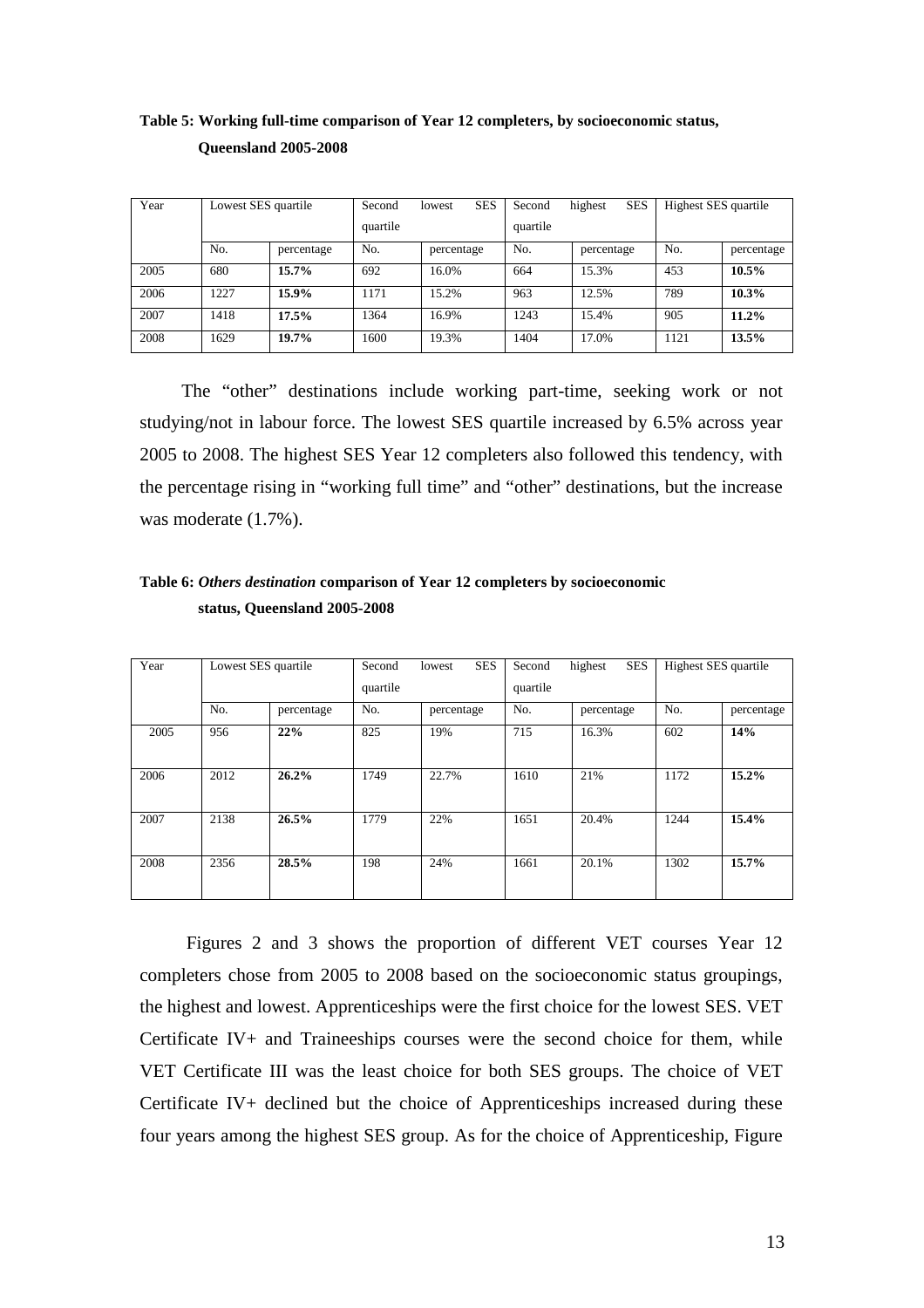2 shows that it is a steady choice among Year 12 completers rising a little across the four years among both SES groups.



**Figure 2: A comparison of the lowest and highest SES Apprentice & Trainee destinations** 

Figure 3 shows that the lowest SES Year 12 completers choose VET III approximately 1.5% higher than the highest SES Year 12 completers. Their destinations after Year 12 varied across different socioeconomic status. Those in the highest SES ranks highest quartile were more likely to go to university, whereas, those in the lowest SES quartile were most likely to take VETiS courses, to work full time and other destinations.



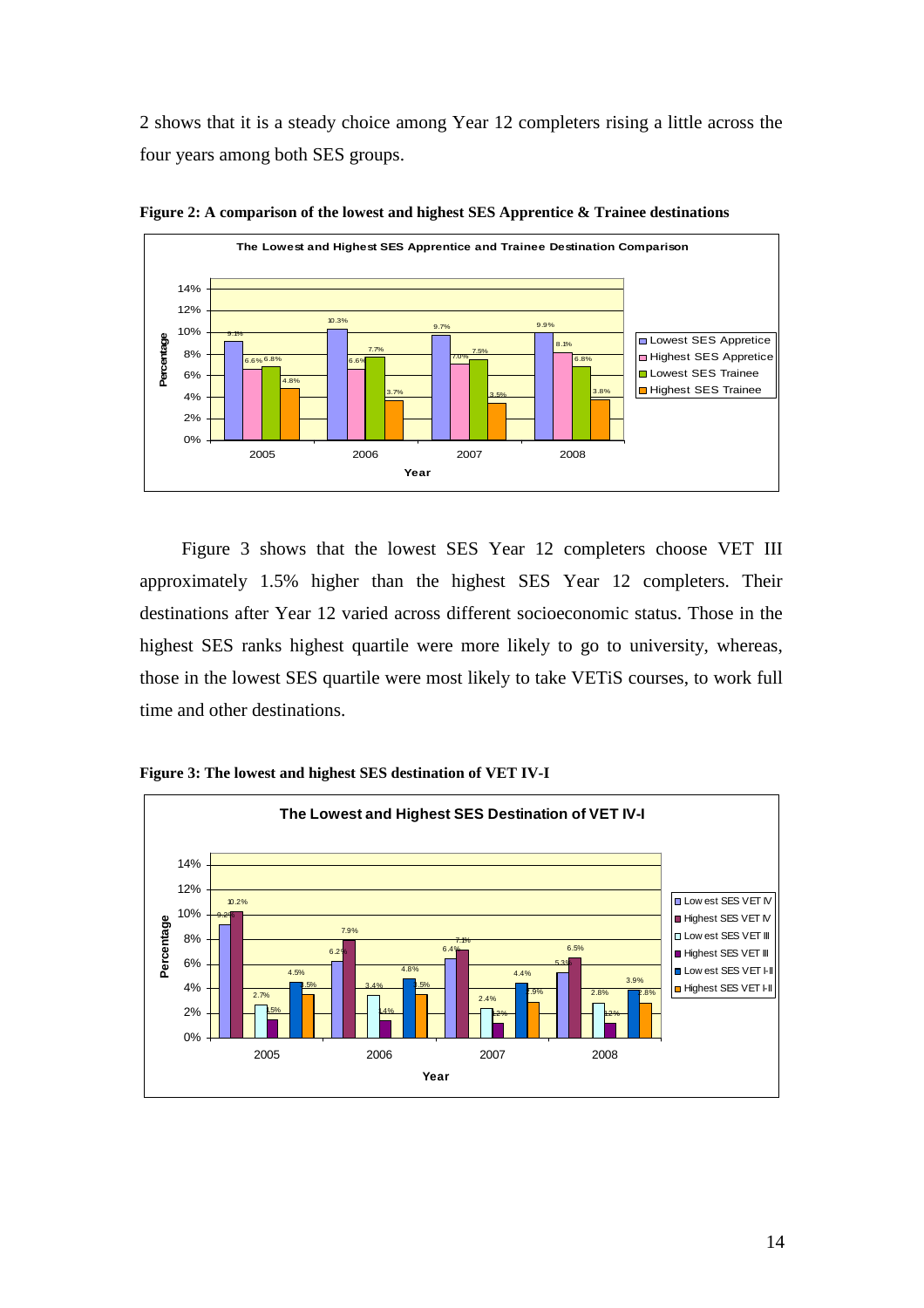The Senior L/earning innovation in Queensland requires the completion of Year 12 study in school or an equivalent qualification. However, the gap in destinations after Year 12 reflects the socio-economic differences between those of the lowest and highest SES groupings. The data shows that from 2005 to 2008, Year 12 completers from the highest SES are twice as likely as those from the lowest SES to enter university. Likewise the data result shows that in terms of those entering VET courses, the highest SES grouping is a little more inclined to undertake Certificate VI, this is approximately 1% higher than those from the lowest SES group in the respective year. It indicates that higher SES students have access to resources that lead them to highstatus careers where they can make a good deal of money. As Sen (1999: 249) argued that we also "need institutions that work to promote our goals and valuational commitment, and furthermore we need behavioural norms and reasoning that allow us to achieve what we try to achieve".

## **6. Conclusion**

This paper has examined the post-school destinations achievement of Queensland's Year 12 completers according to their socio-economic status inequality. Students' post-school achievements are related to, but not absolutely determined by inequalities in their socioeconomic status. The study, of which this paper is a part, is situated in relation to the Australian Governments' *Melbourne Declaration on Educational Goals for Young Australians* (MCEETYA, 2008) and the Queensland Government's (2008) *Towards Q2* policy, both of which seek to redress socioeconomic disadvantage in and through education and training. The analysis of data available from Queensland's *Next Steps* reports regarding the destinations of Year 12 completers for the years 2005-2008 points to a divergence in immediate outcomes for young adults that reflect inequalities in their socioeconomic status. The analysis indicates the differing initial destination rates for highest and lowest SES young adults in terms of VET, university, full-time work and other activities. The trends in this data suggest continuing challenges for realising Government policies aimed at redressing disadvantages for young adults of low socio-economic status through VETiS and VET. There is a need for further research to extend current policy considerations by adding the question of freedom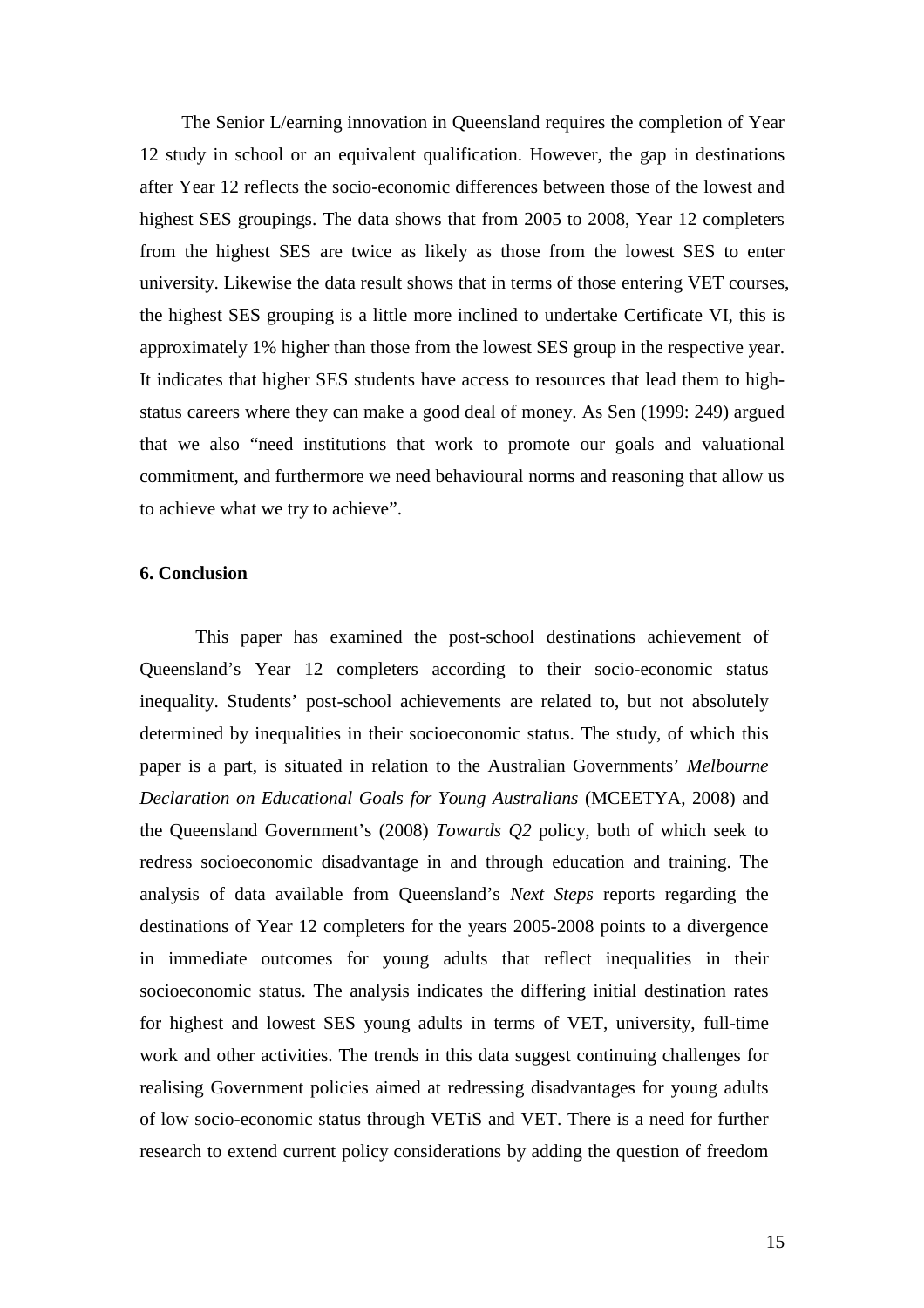to achieve to the current discussions about the place of Vocational Education and Training in the lives of young adults completing Year 12.

# **7. Acknowledgement**

This paper is the result of a research project supported by the Australian Research Council; for related publications see authors' works listed in below.

## **8. References**

Gardner, M. (2002). The Review of Pathways Articulation: Through the Postcompulsory Years of School to Further Education, Training and Labour Market Participation. Brisbane: The State of Queensland, Department of Employment, and Training and Department of Education.

Harreveld, B. & Singh, M. (2008). Amartya Sen's capability approach and the brokering of learning provision for young adults. Vocations and Learning: Studies in Vocational and Professional Education, 1:3, 211–226.

Harreveld, R. & Singh, M. (accepted 17 December, 2008). Contextualising learning at the education-training-work interface, Education + Training.

Harreveld, R. & Singh, M. (2007). Queensland's Education and Training Reforms for the Future: Stories of the Senior Phase Journey So Far …. Brisbane: Queensland Department of Education, Training and the Arts.

MCEETYA (2008). Melbourne Declaration on Educational Goals for Young Australians. Australian Education Ministers. http://www.curriculum.edu.au/mceetya/melbourne\_declaration,25979.html

Ministerial Council on Education, Employment, Training and Youth Affairs (MCEETYA). (2004). National Report on Schooling in Australia, *2003–04,* (Appendix 1: Statistical Annex, Table 34) derived from data supplied by State/Territory secondary accreditation authorities and the Australian Bureau of Statistics. Retrieved 10 December 2007 from http://cms.curriculum.edu.au/anr2004

NSW Department of Education and Training. (2005). Review of the recent literature on socio-economic status and learning. www.psp.nsw.edu.au

Queensland Government (2002). Queensland the Smart State: Education and Training Reforms for the Future (Green-Paper). Brisbane: State of Queensland.

Queensland Government, (2005), Next Step 2005: A Report on the Destinations of Year 12 Completers from 2004 in Queensland. Brisbane: Department of Education, Training and the Arts, Queensland.